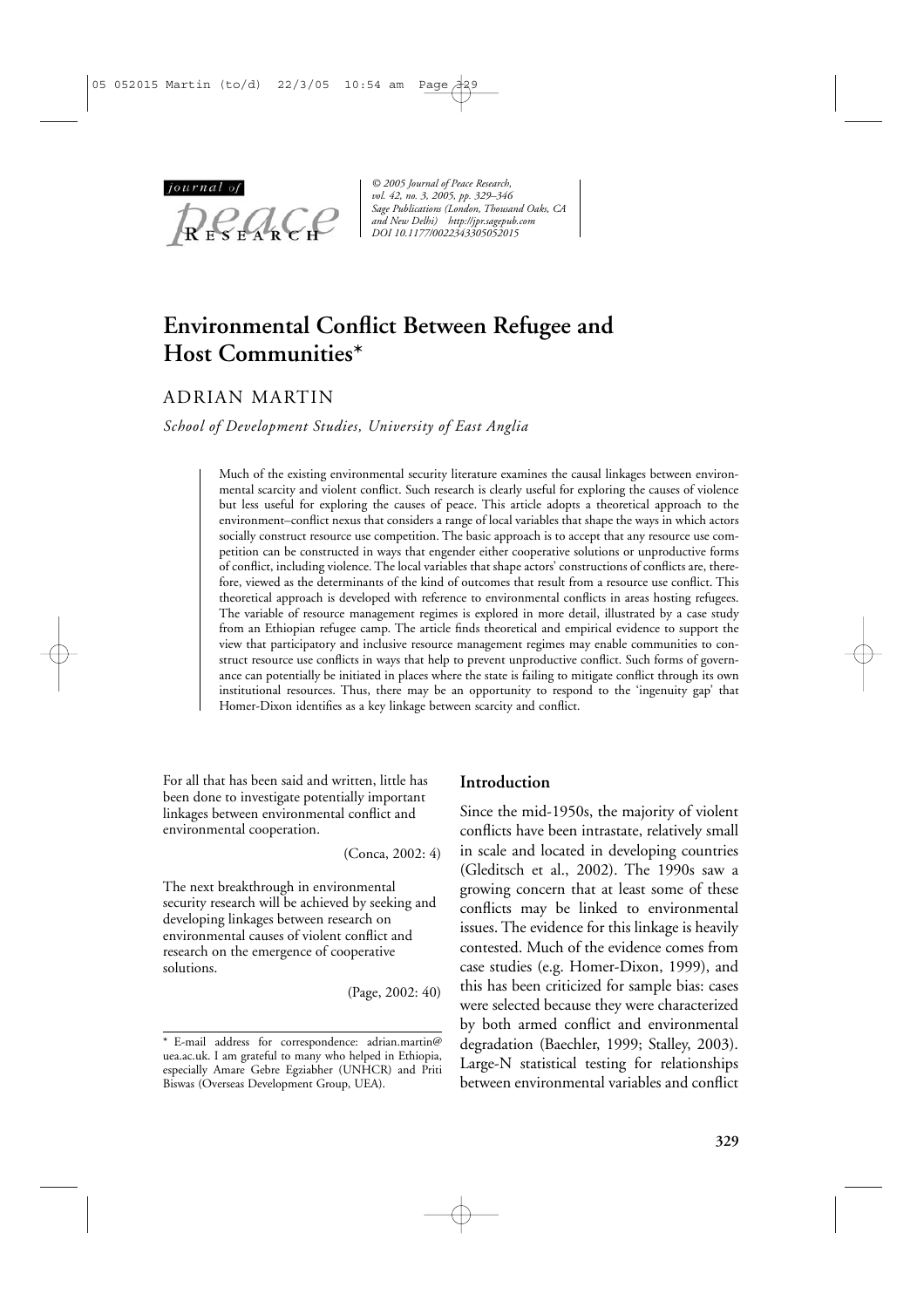2003).

has sought to avoid such bias. However, these tests have tended to produce contradictory findings (Esty et al., 1999; Hauge & Ellingsen, 2001). Stalley (2003) has found for interstate conflict what Hauge & Ellingsen (2001) found for intrastate conflict: land degradation renders a country more prone to conflict. However, both these studies use the Global Assessment of Soil Degradation (GLASOD), a data source that is highly problematic, for example because it extrapolates small plot studies to present large area classifications (see e.g. Keeley & Scoones,

Despite the methodological difficulties faced by those seeking evidence of an environment–conflict nexus, we should not ignore the fact that there are at least forty case studies in which environmental resource scarcity has been cited as a factor contributing to violent conflict. Worryingly, some of the basic characteristics of these cases match the very type of violent conflict that now occurs most frequently: they are mainly intrastate, small scale and with a context of poverty (Baechler, 1999; Homer-Dixon, 1994, 1999; Esty et al., 1999). The dominant narrative explaining this possible association is that issues of resource scarcity interplay with social processes, stimulating well-known triggers of violence (Goldstone, 2001; Baechler, 1999). In other words, environmental scarcity acts as an indirect cause of conflict by amplifying/triggering traditional causes of conflict such as ethnic difference. Such amplification of existing social fault-lines is associated with institutional failure that is linked to scarcity and poverty (Homer-Dixon, 1999). Scarcity can lead to institutional dysfunction and overwhelm attempts by states to undertake constructive reform; scarcity fosters an 'ingenuity gap' (Homer-Dixon, 1999).

While much of the environmental security literature has sought to describe and evaluate the causal connection between

environmental scarcity and violent conflict (e.g. Homer-Dixon, 1994, 1999), there has been hardly any attempt to learn about why, in the majority of cases, environmental scarcity is managed in peaceful ways (Gleditsch, 1998; Conca, 2002; Matthew, Gaulin & McDonald, 2003). One of the objectives of this article is to address this neglect. It is proposed that if we can develop a better understanding of how a range of variables can contribute to the ways in which resource use conflicts are perceived and acted upon locally, we will be in a better position to identify responses that might help to provide the conditions under which competition for scarce resources is resolved peacefully. At local levels, such responses may be possible even where the mechanisms of the state are failing, thus offering ways of reacting to Homer-Dixon's 'ingenuity gap'.

Peaceful responses to resource scarcity are commonplace. Environmental scarcity and resource use competition are part of the everyday politics of life. Most of us face resource use conflict on a daily basis, whether we are competing for space in Europe's crowded cities or competing for access to subsistence resources in rural Ethiopia. There are a host of variables that determine the pathways along which such conflicts develop. The most usual outcomes are peaceful ones, where broadly accepted rules lead to cooperative outcomes of one kind or another. Thus, theoretically at least, resource use conflict can form part of a virtuous circle, in which cooperative responses contribute to social capital, thus encouraging robust institutions and future cooperation (Pretty, 2002; Dolsak & Ostrom, 2003; Adger, 2003). In the most constructive scenario, material scarcity actually brings different groups closer together, encouraging cooperation and building forms of social capital that may then be drawn upon to deal with other, perhaps more difficult, problems. For example, an alternative to the once popular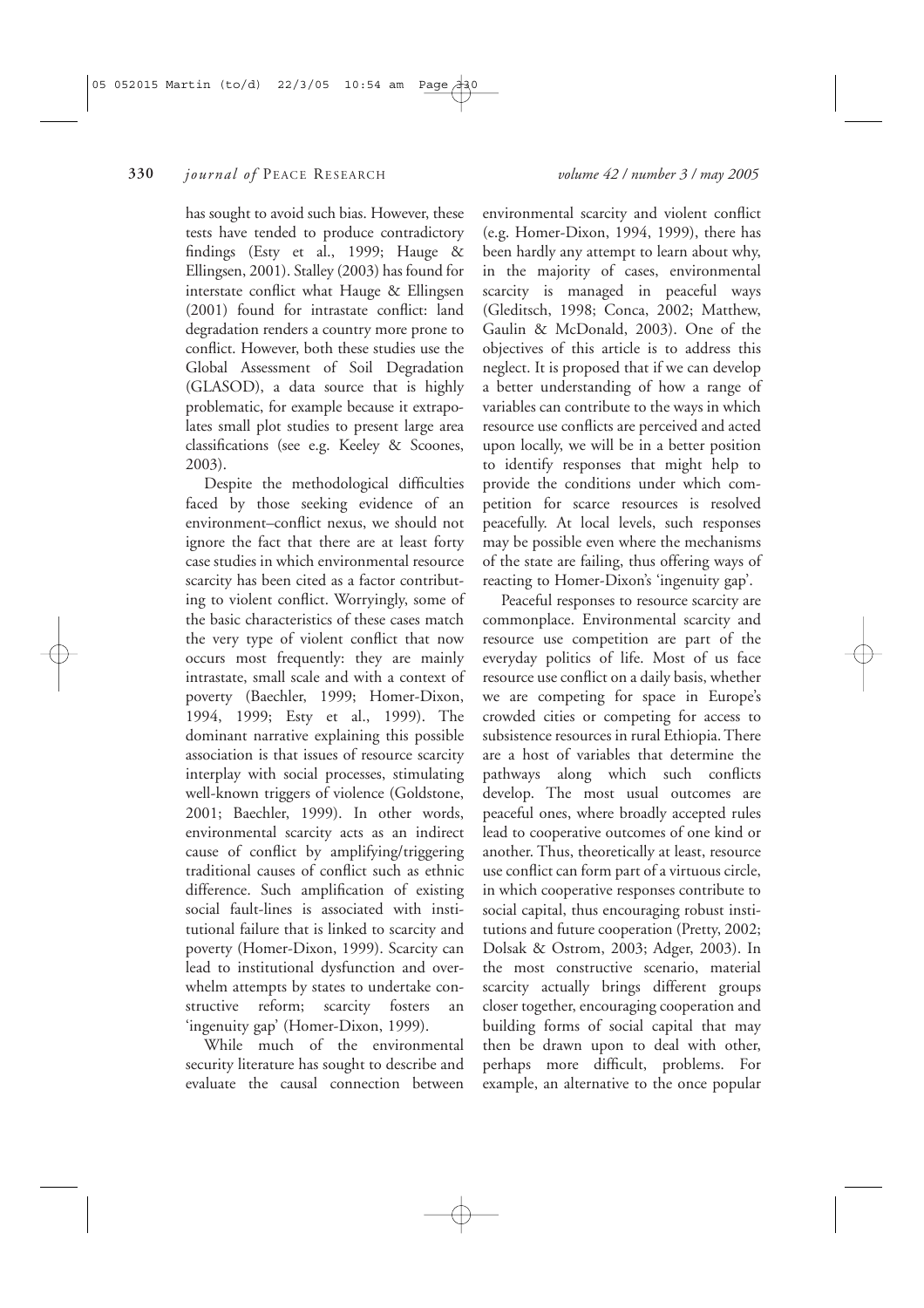'water wars' discourse (e.g. Bulloch & Darwish, 1993) is the view that the necessity to deal cooperatively with issues of water scarcity could actually help develop the mutual trust required to make progress with broader security issues. Wolf (1999) finds no incidence of a war fought over water resources but thousands of incidences of cooperation over water management.

However, it is also true that resource use competition is accompanied by governance failure, leading to what will here be described as 'unproductive conflicts'. This is where conflict leads to non-cooperative outcomes, often entailing the kind of aggregate dysfunction characterized in the 'tragedy of the commons', in which the majority would have wished for a better outcome (e.g. Hardin, 1968). The contexts that foster unproductive conflict are far from clear. Poverty may be a factor, but it is certainly not a compelling causal force. For example, many of Ostrom's (1990) examples of cooperative self-organization to manage scarce resources are from developing countries. Indeed, poorer people are often more dependent on natural resources (Cavendish, 2000), and such dependence has, in some studies, been found to be a condition favouring cooperative, collective action (e.g. Chambers, Saxena & Shah, 1989). In an attempt to clarify the role of poverty, some analyses have focused on particular dimensions of poverty, especially a lack of social capital.1 But recent research by Mosse (2003) into the management of shared water resources in southern India considerably complicates this view, suggesting that the ability to maintain quite stable forms of resource management, even in the face of shortage, can be supported as much by unequal and undemocratic power relationships as by conventional notions of social

capital. A key lesson that Mosse delivers is that cases are highly specific and generalization is hard. He finds a different basis for collective action than Wade (1988). Both studied local cooperation to manage water resources in southern India, but different ecological and social histories determined very different findings.

### **Refugees, Environment and Conflict**

Refugee movements are generally the result of conflict but can also be a cause of conflict. In January 2003, the number of people 'of concern' to the United Nations High Commissioner for Refugees stood at 20.6 million, or about 1 in 300 of the world's population (UNHCR, 2003). Incidents of forced migration are likely to present a continued and growing challenge, because the causes of population displacement appear unlikely to diminish in the foreseeable future. The number of armed conflicts<sup>2</sup> has risen since 1950, reaching a peak of 55 in 1992. The post-Cold War years have seen a reduced number of armed conflicts, but even for 2003, there were 29 active armed conflicts (Eriksson & Wallensteen, 2004). The global human population is likely to increase by around two and a half billion people over the next 50 years (UNFPA, 2003). In the same time-frame, global climate change will further impact on agricultural productivity, greater populations will be exposed to flood and drought, and even the viability of some island societies will be threatened (IPCC, 2001; Barnett, 2003; DfID, 2003). Furthermore, these current and potential causes of (forced) migration are predicted to impact most on developing countries: most recent armed conflicts have been located within and between developing countries (Gleditsch

<sup>&</sup>lt;sup>1</sup> Social capital is here defined as the relationships of trust and reciprocity that bind people together within a society and reduce the transaction costs of collective action.

<sup>2</sup> Armed conflict is here defined with a lower threshold of 25 annual battle-deaths, as used in the Uppsala dataset (Gleditsch et al., 2002; datasets available at http://www. prio.no/cwp/datasets).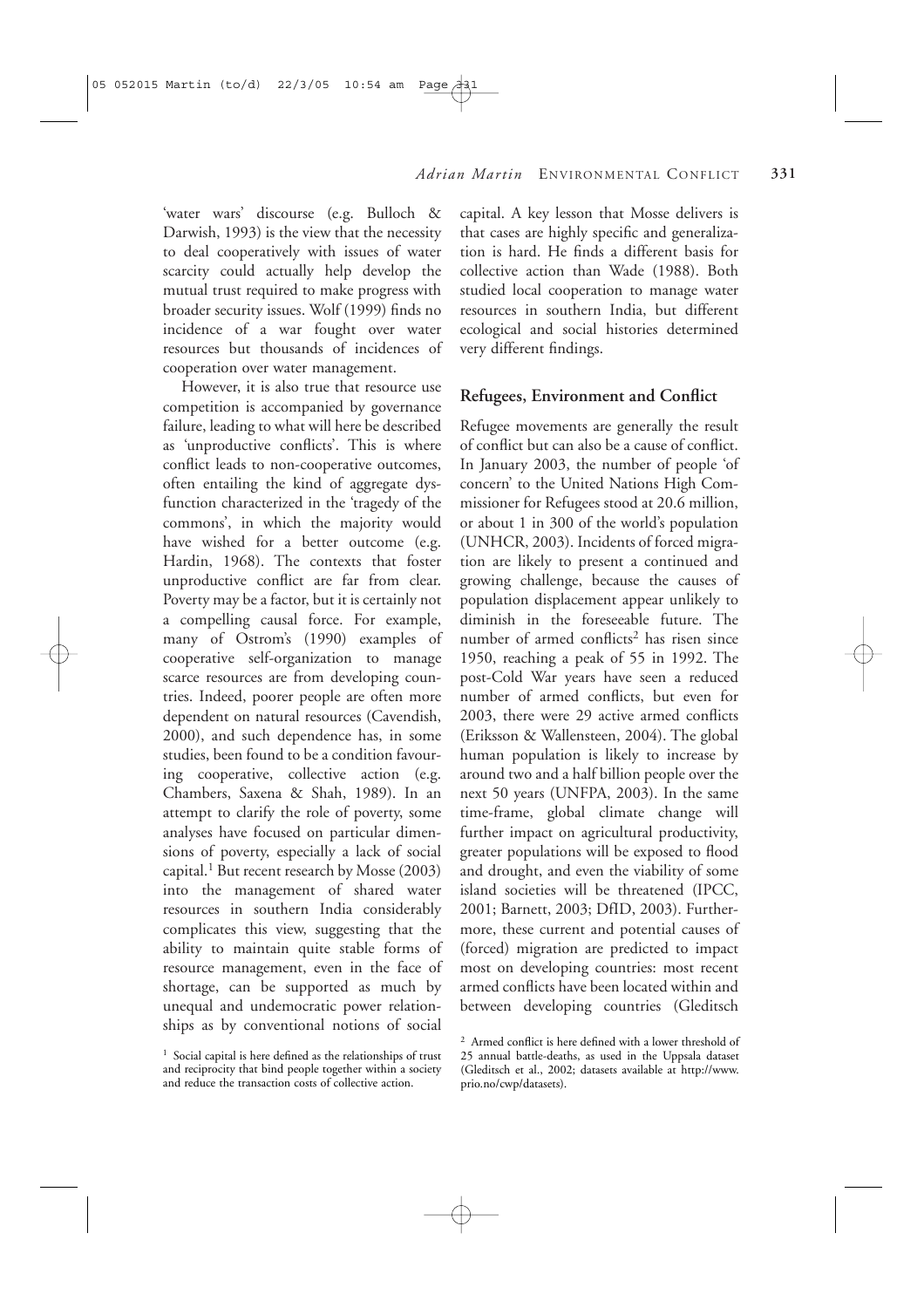et al., 2002; Stewart, 2002); 90% of population growth is expected to occur in developing countries (UNFPA, 2003); and climate change is expected to have the most detrimental impacts in developing countries (DfID, 2003; Pelling, 2003). As discussed, some authors have also proposed that conflict is most likely to occur in areas where various dimensions of poverty undermine the capability to adapt in more strategic and productive ways (Homer-Dixon, 1999; Goldstone, 2001).

Refugee settlements provide case-study situations in which theoretical preconditions for environmental conflict develop quickly and often in extreme ways. This provides an opportunity for ex ante studies of environmental conflict, breaking with the tradition of only studying ex post cases, where violent conflict has already resulted. It is widely accepted that influxes of refugees into an area can place considerable stresses on natural resources, leading to both environmental and social impacts (e.g. UNHCR, 1996, 1998; Black & Sessay, 1997; Bisset, 2001; Adisa, 1996). Resource demand can dramatically increase following the creation of settlements, leading to accelerated conversion of forest to agricultural land, collection of firewood, extraction of surface and ground waters, fishing and hunting. At the same time, the assimilative capacity of environments can be stretched by the additional wastes produced, and this can exacerbate threats to human health. The UNHCR's (1996) *Environmental Guidelines* identifies six categories of environmental impact: natural resource degradation; irreversible impacts on natural resources; impacts on health; impacts on social conditions; social impacts on local populations; and economic impacts. This list highlights the view that environmental impacts are always accompanied by social impacts of some kind and often by health impacts, cultural impacts and economic impacts.

Moreover, certain sections of local populations can suffer as much as, if not more than, refugee populations.

There has been some debate as to why refugees cause environmental problems. Chief amongst these is the mere fact of numbers. Population increase, especially when it occurs so rapidly, places additional stresses on local resources. For example, it is rare for refugees to be provided with construction materials or fuel for cooking, and these resources will often by necessity be collected from local environments. There has also been a tendency to perceive refugees as having an impact beyond their numbers. This perception of refugees as 'exceptional resource users' is still popular, although it has been convincingly refuted by Kibreab (1997) and Black (1998). One of the key arguments in defence of the 'exceptional resource users' thesis is that refugees make resource use decisions that are influenced by a high time preference for current consumption over future consumption. The theories underpinning this are (1) that refugees are temporary users of an area and have little stake in future income flows from its resources and (2) that, regardless of perceived length of tenure, poverty itself forces short-term environmental decisionmaking. The first of these arguments is somewhat persuasive; the second is less so. This view of the poverty–environmental degradation nexus is propagated in influential reports such as the Brundtland Report (WCED, 1987) and the World Bank's World Development Reports (e.g. World Bank, 1992). These are well-meaning observations, but their assumptions have come under recent critical scrutiny, with evidence that poor people can actually display exceptionally low time preferences for resource use (Devereux & Maxwell, 2001; Moseley, 2001) and, despite higher dependence on natural resources, actually use less of them than wealthier people in the same vicinity (Cavendish, 2000).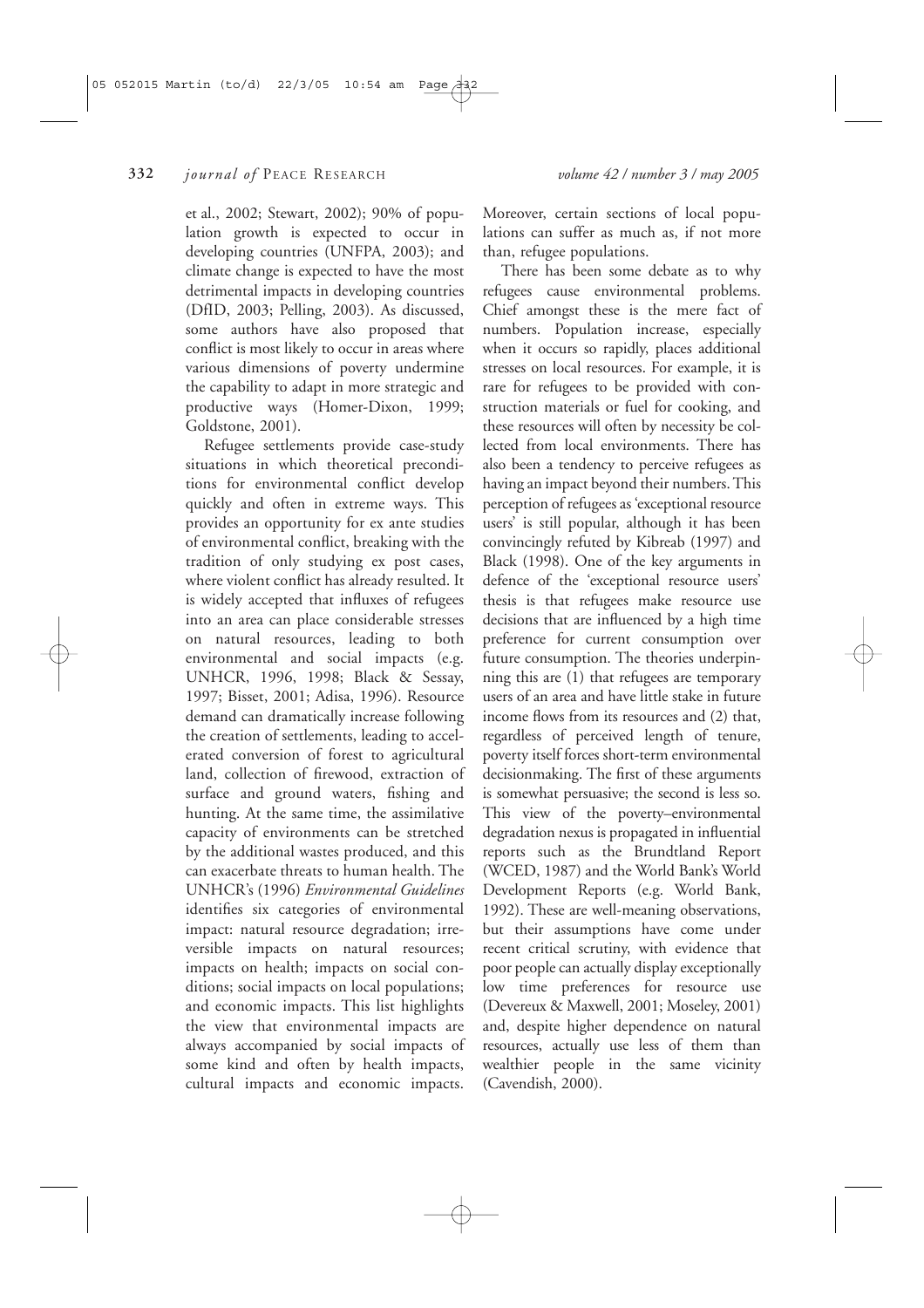In sub-Saharan Africa, refugee settlements typically exhibit environmental trends that are widely believed to be contributory factors for triggering unproductive environmental conflict. Foremost amongst these is rapid population expansion and poverty, but also deforestation, water scarcity, soil erosion, land shortage and violation of sacred sites. Furthermore, refugee situations nearly always bring together different groups of people to share local subsistence resources. There is a growing concern that scarcityinduced insecurities can contribute to an amplification of the perceived significance of ethnic differences and inequalities, creating the conditions for unproductive conflict. Ek & Karadawi (1991) found that refugees in Sudan were increasingly perceived as a burden, following the deepening of economic recession and as relief agencies were seen to prioritize refugees over host communities. Adisa (1996) makes similar observations about refugee–host relationships in the Great Lakes region. In such cases, perceptions of resource use conflict and perceptions of inequity are mutually reinforcing. In the worst scenarios, conflict following refugee settlement leads to further population displacement, aggravating the very problem to which such settlements are a response.

## **Rethinking Environment–Conflict Relations**

In this section, I draw on contributions from anthropology, development studies, social psychology, common property resource and other literatures that have made contributions to the study of environmental conflict. In doing so, the intent is to develop a synthesis of the 'best available' understanding of the linkage between environment and conflict. In the following section, this generic approach is applied to a specific context, using a case study of Bonga camp in

Ethiopia. The purpose of the case study is to ask whether this reworking of our present knowledge about environment and conflict linkages presents us with entry points for improving the likelihood that communities are able to respond cooperatively and constructively to rapid environmental change. In other words, given preconditions of rapid environmental change, together with a context of poverty and mass immigration, are there ways of privileging cooperative forms of adaptation over conflictive ones?

The starting point for developing an understanding of environment–conflict linkages is Homer-Dixon's (1999) argument that where environmental change contributes to conflict development, it does so through indirect mechanisms. It is a contributory factor that is mediated by a host of social, cultural and economic variables (Baechler, 1999; Kahl, 1998). Competition for resources can be mapped onto existing perceptions of inequality, resulting in a hardening of group identities and providing a catalyst for hostility towards out-groups. Whether, and to what extent, such a society–nature dynamic occurs is dependent on a range of intervening variables that determine whether resource use conflict develops along productive or unproductive pathways. Where unproductive intergroup conflicts occur, they tend to manifest themselves as conflicts over ethnicity, class and other existing social fault-lines.

Developments in a number of disciplinary areas broadly support this conceptualization of environment–conflict linkage. Resource economics and politics have long recognized that there are intervening conditions (or variables) that determine whether everyday resource scarcity leads to competitive or cooperative actions (e.g. Ostrom, 1990). Research in the political economy of natural disasters finds that sudden environmental stress can, under certain social conditions, be a catalyst for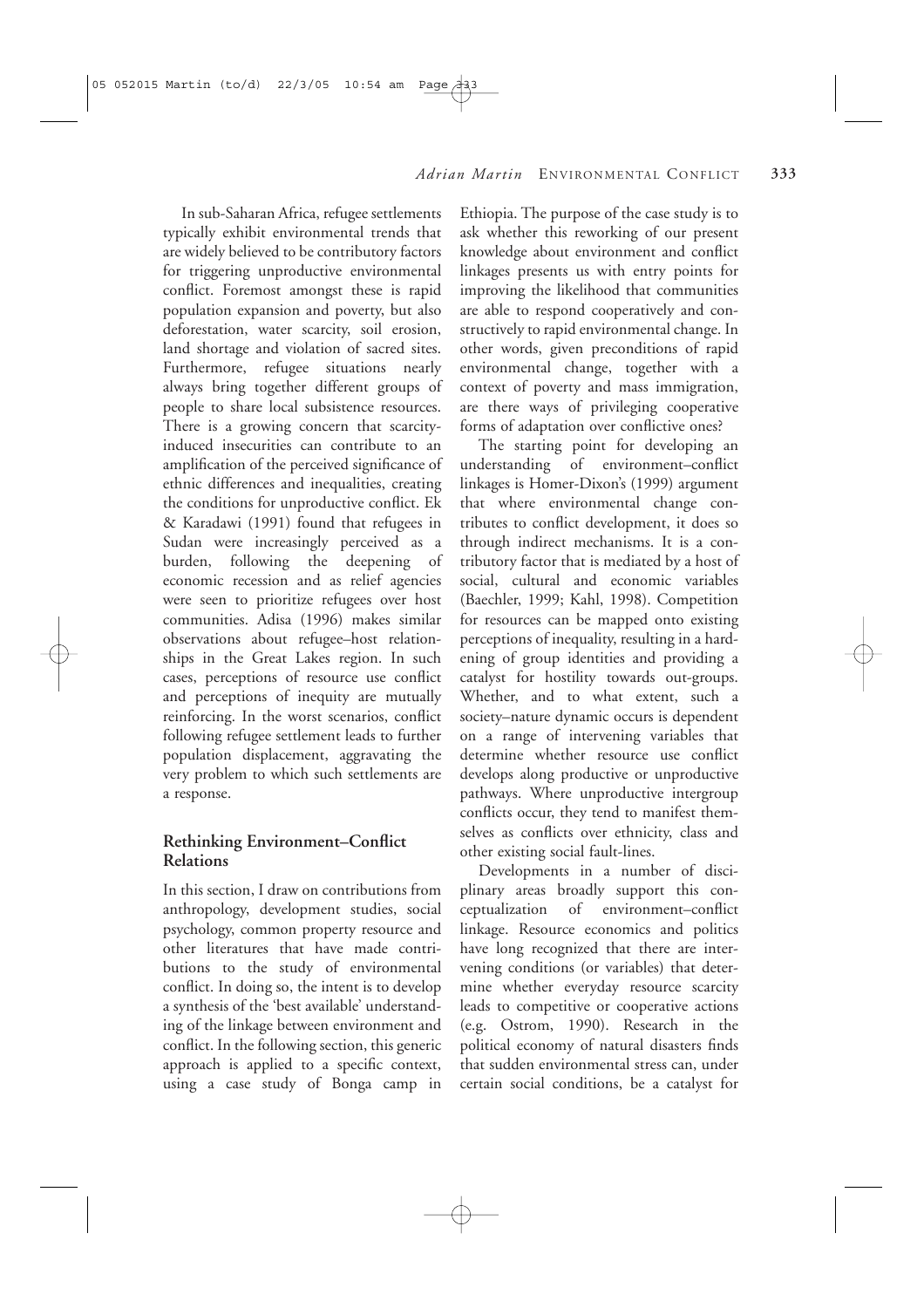



deepening social segmentation and intensified intergroup competition and conflict (Drury & Olson, 1998; Kreps, 1998). The social psychology of intergroup conflict suggests that social identity groups become less permeable (communities become more deeply segmented) under conditions that foster perceptions of relative deprivation and threats to self-esteem. Where these conditions exist, quite trivial differences can be instrumentalized, fuelling hostility towards outgroups (Hewstone & Greenland, 2000; Jackson & Smith, 1999). In anthropology, there is work that suggests that the surface manifestations of 'ethnic conflict' frequently obscure underlying causes that have motivated the 'instrumentalization' of ethnicity: popular notions of collective identities are manipulated for strategic purposes (Schierup, 1999; Timura, 2001).

While environmental change is a physical reality with the capacity for causality that this entails, there is an emerging consensus that our interpretation of such change is socially constructed, dependent on a range of variables that characterize the complex social contexts in which we perceive the environment. One simple illustration of this is that the physical magnitude of an environmental

issue does not appear to be a good predictor of the level of social response. On the one hand, an apparently minor resource use conflict may be socially significant and lead to intense and unproductive conflict, as described in Roy's (1994) account of the repercussions of one person's cow eating another's crop. On the other hand, apparently more significant events are frequently resolved peaceably, such as where communities respond to livelihood-threatening water scarcity through communal action. Roy's study of conflict in a Bangladeshi village should remind us that the physical characteristics of an environmental issue can, in some cases, be fairly peripheral to understanding subsequent conflict. Local socioeconomic conditions combine to determine the way in which the environmental issue is socially constructed (Figure 1). For example, local leaders may intentionally rally people around a certain understanding of a resource use conflict as a means of achieving political ends.

To begin to understand any linkages between environmental change and conflict/ cooperation, therefore, we need to examine those factors that influence the ways in which people construct their understanding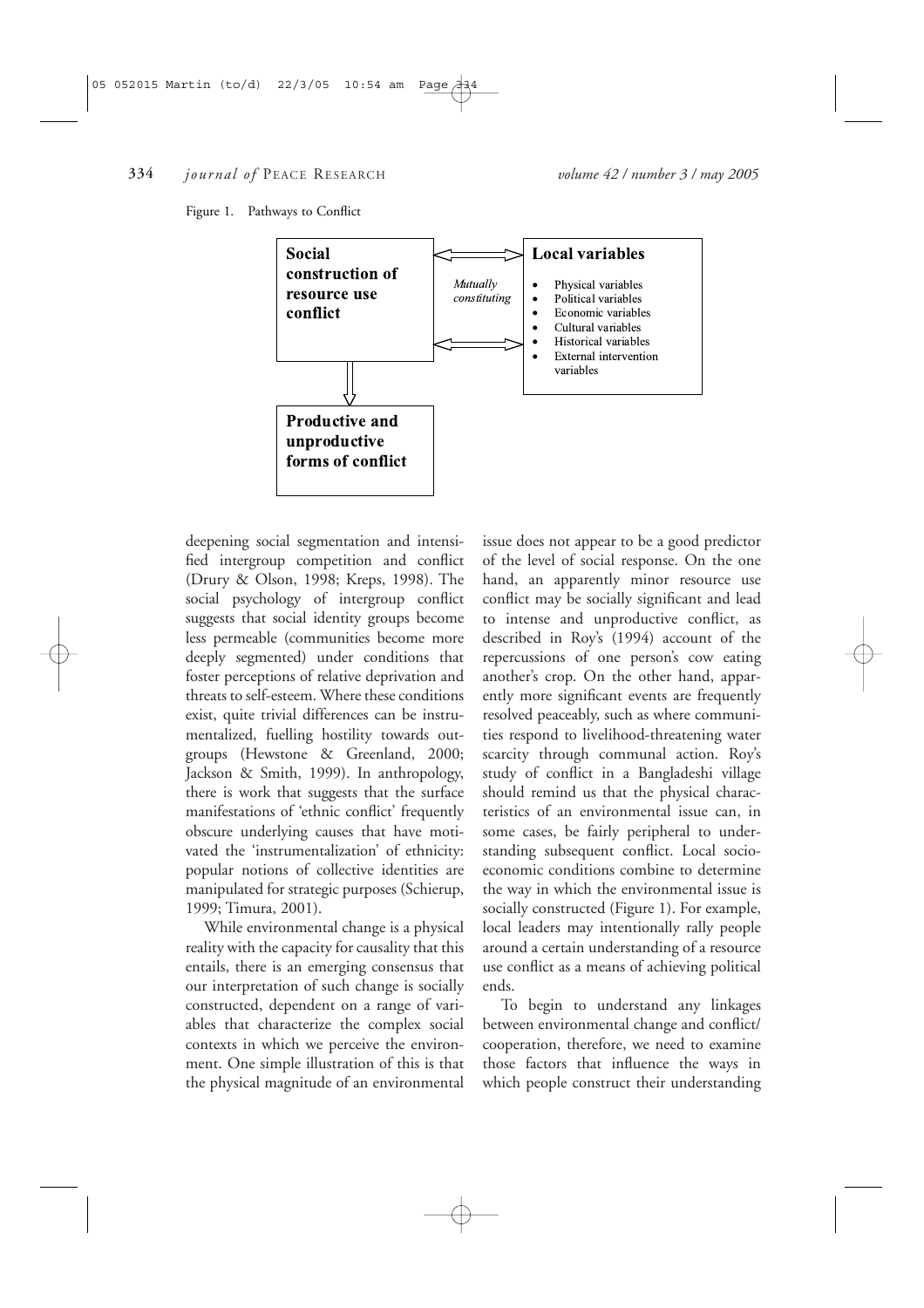| Category              | Variables                                                                                                        | <i><u>Studies</u></i>                                                   |
|-----------------------|------------------------------------------------------------------------------------------------------------------|-------------------------------------------------------------------------|
| Political             | Leadership, formal and informal institutions<br>and rules, including property and resource<br>management systems | Schmidtz (2000)                                                         |
| Economic              | Poverty and inequality<br>Economic interdependence<br>Resource dependence                                        | de Soysa & Gleditsch (1999)<br>Neumayer (2002)<br>Martin & Lemon (2001) |
| Cultural              | Family structures, religion, ethnicity                                                                           | Baechler (1999)                                                         |
| Historical            | Memories of economic change                                                                                      | Stewart (2002)                                                          |
|                       | Memories of local politics                                                                                       | Kurimoto (2002)                                                         |
| External intervention | Domestic and international development<br>assistance                                                             | Suliman (1999)                                                          |

Table I. Types of Socio-economic Variables that Frame Social Constructions of Environmental Scarcity

of environmental change. Pathways to different types of conflict are determined by actors' *perceptions* of conflict situations, rather than simple causal linkages between contributory factors and outcomes (Dokken, 2001; Timura, 2001). The range of variables that frame individual and social constructions of resource use competition appears to be very wide (Table I). Goldstone (2001) finds that poverty and inequality are the strongest influencing factors that serve to increase the likelihood that a conflict will become unproductive. Kahl (1998) proposes that the ambitions of a state elite amount to a critical intervening variable: the elite instrumentalize resource scarcity, deliberately engineering violent outcomes that advance their parochial interests. Neumayer (2002) and Esty et al. (1999) find some evidence that high levels of economic interdependency influence weakly in favour of cooperative outcomes. Stewart (2002: 344) suggests that histories of conflict can be the most powerful variable because 'mobilising people by calling on group memories is more effective if there is a history of conflict'. Suliman's (1999) comparative case studies of environmental stress found that the ability of local people to frame solutions, within their own cultural approach to rights of resource access, was the key to a peaceful and cooperative outcome. In contrast, where external interventions led to the imposition of outsiders' attitudes towards resource tenure, common ground could not be found and violence prevailed.

## **Case Study of Bonga Camp, Ethiopia**

The case study that follows is used to test the usefulness of the framework identified above, in terms of whether it contributes to understanding the causes of conflict, and whether it helps to identify entry points for transforming potential conflict situations. I begin by briefly summarizing the physical environmental change around Bonga camp and the views expressed about this by host and refugee populations. I then describe two sets of variables that were considered particularly important in the context of this location: political–historical variables and external intervention variables. In doing so, there is an emphasis on seeking to identify how such variables can individually frame local constructions of environmental issues, and how they can act in combination.

#### *Environmental Change*

Bonga refugee camp is located on the Baro river, 15 km to the east of Gambella town,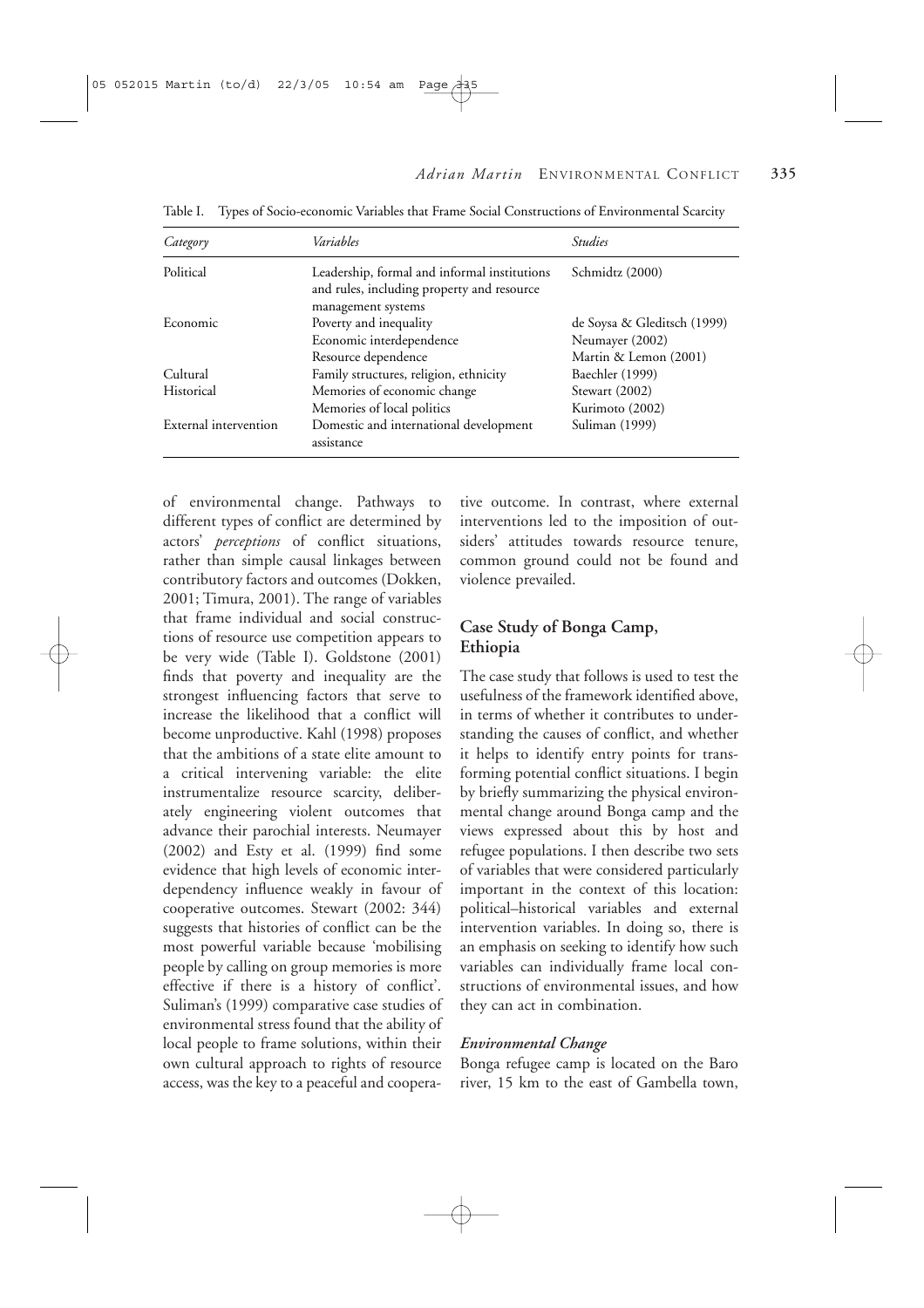in the Gambella region of western Ethiopia. Most of Ethiopia's remaining 3% forest cover lies in this western lowland. The camp is bounded to the north by the river Baro, the existing settlement of Bonga to the south, forested hills to the east and forested lowlands to the west. Site selection did not anticipate long-term settlement, and one of the key difficulties is the lack of land allocated for agricultural production. There are 450 hectares of farming land within the camp, but the Uduk people have little choice but to supplement their meagre rations by also farming and hunting outside of the camp boundaries. An estimated 800 hectares is currently farmed illegally, and forest resources are collected from a much wider area. Fire is widely used by people in this area, for clearing land, for hunting and for symbolic purposes.

There is a convincing weight of anecdotal evidence of unsustainable resource use practices, but there has been a dearth of systematic monitoring and evaluation. UNHCR's FRAME programme (Framework for Assessing, Monitoring and Evaluating the Environment), currently under development by the Engineering and Environmental Services Section, is seeking to improve this situation, with indicator-based systems for settlement-level monitoring (UNHCR, 2002) and expanded use of remote sensing programmes. The most obvious environmental impact of the refugee camp is deforestation, although this was already occurring before the refugees arrived in 1993. Between 1990 and 1997, nearly 3,000 hectares of forest land were lost (EMA-UNHCR, 1998), and field observation in late 2002 suggests that this trend continues. The biggest cause is the expansion of slash and burn agriculture into the nearby hillsides, mainly for growing sorghum. This is frequently leaving land bare during the rainy season and, on hillsides, providing conditions for gully and sheet erosion. While

refugees have been able to rent some existing cropland from the Anyuak people, they rely mainly on forest clearance for temporary cultivation. Both refugee and host peoples also rely on wood for fuel and construction, and there are high levels of hunting with traditional weapons and dogs. Many of the camp's men leave the camp early in the morning, often spending days away from the camp, travelling further and further in search of bushmeat.

## *Perceptions of Environmental Change*

We carried out a series of Participatory Rural Appraisal exercises and focus groups with host and refugee populations. Initial meetings with host communities were held in the refugee camp, as they welcomed the opportunity to enter the camp, which is normally out of bounds. Subsequently, they selected venues within their own village. These exercises and conversations revealed both frustration and hostility relating to recent environmental change. Host communities, who are greatly outnumbered by the refugees, strongly expressed the view that life was considerably easier before the arrival of the camp. Resources such as land, forests and wildlife have now become much scarcer, and they blamed the refugees for this. They also complained about refugees stealing their crops and water, destroying their irrigation channels (by digging for rats in the banks), using illegal fishing methods and spoiling their traditional grazing lands. While a nearby refugee camp is clearly an economic asset in some respects (for example, the local market was buoyant and there were opportunities to let land), such benefits were not perceived to compensate for intensified resource scarcity. In fact, the lack of benefits accompanying the refugee camp was a specific source of dissatisfaction. When the camp was located here, UNHCR had apparently promised a number of benefits, including a new school in the village. These benefits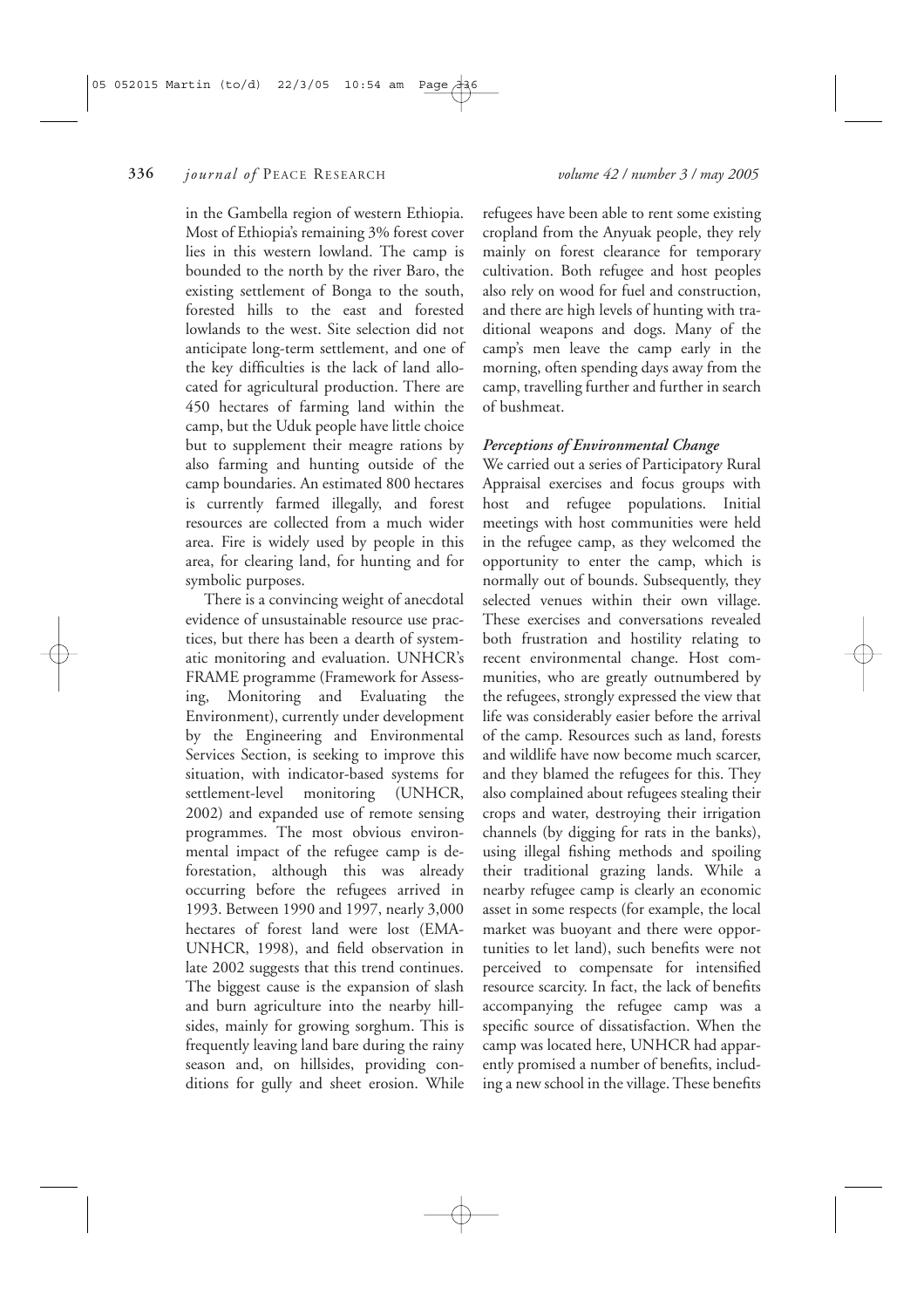never materialized, and this has contributed to a view of events that places themselves as victims and refugees as privileged. As is common in sub-Saharan Africa, the location of a refugee camp actually attracted inmigration to Bonga, owing to the expectation of service delivery and economic opportunities. These new residents have not seen the benefits they expected from their proximity to a UNHCR camp.

Host communities are also alarmed at the growth in numbers of refugees. In 1993, 11,000 Uduk people were registered and settled in the camp. In November 2002, this number had swollen to 16,159. A very small number have continued to trickle in from Sudan, but most growth is a result of high birth rates amongst the existing population. In 2001, 868 births, and 68 deaths, were registered. Of the Uduk population, 66% are aged 17 and under, and 38% are 4 and under. For the Uduk, population growth has taken on huge significance as part of their fight for cultural survival. There are only very small numbers of Uduk left in Sudan, and Bonga camp therefore contains nearly the entire global population of this ethnic group.

The refugees (Uduk community) perceive any attempt to raise the profile of environmental issues with suspicion. They have been made aware of the ecological significance of the surrounding forests and view national and international concern over biodiversity conservation as yet another threat to their livelihoods. Rumours persist, for example, that the government is planning to develop the location as a tourism destination. Current livelihood strategies include hunting for bushmeat and shifting cultivation in the forests surrounding the camp. The concern that a conservation agenda will threaten the continuation of these activities is connected to cultural reproduction: a hunting and farming community must continue to hunt and farm if skills are to be transferred between generations.

Outside agencies continue to describe the Uduk refugees as living a peaceful coexistence with host communities. This view is partly correct, because Bonga has not suffered the overt outbreaks of communal violence suffered elsewhere in the region. Violence attributed to environmental resource use conflicts has recently occurred in Itang (in 2002), Gog (in 2001) and Abobo (in 2002) (Hedlund & Sewonet, 2002). In Fugnido camp, 160 km southwest of Bonga, 42 refugees were killed, and many more wounded, during ethnic clashes in November 2002, leading to the relocation of 531 refugees from Fugnido to Bonga in December 2002. Despite Bonga's reputation for peace, there is little doubt that relations between refugees and hosts are tense. Violence does occur, and both groups report the dangers they face from each other when they stray increasingly far into the bush to collect resources. There are accusations of beatings and rapes. In this climate of hostility, there has been absolutely no cooperation between different groups of resource users, and the surrounding area has become a de facto open access resource.

#### *Historical and Political Variables*

Gambella region borders Sudan and has been an arena for Cold War events, with the Stalinist Mengistu regime for a long time supporting the Sudanese People's Liberation Army (SPLA), at a time when the West offered support to the Sudanese government. Following the re-ignition of civil war in Sudan in 1983, the Blue Nile region, near the border with Ethiopia, became a site of fighting. By 1985, the SPLA had a base at Assossa, inside the Ethiopian border, and used this as a platform to infiltrate the Blue Nile region of Sudan. In 1986, the Sudanese Army began a campaign to counter this insurgency, and in early 1987, they were responsible for large-scale burning of villages in the area. The Uduk people were among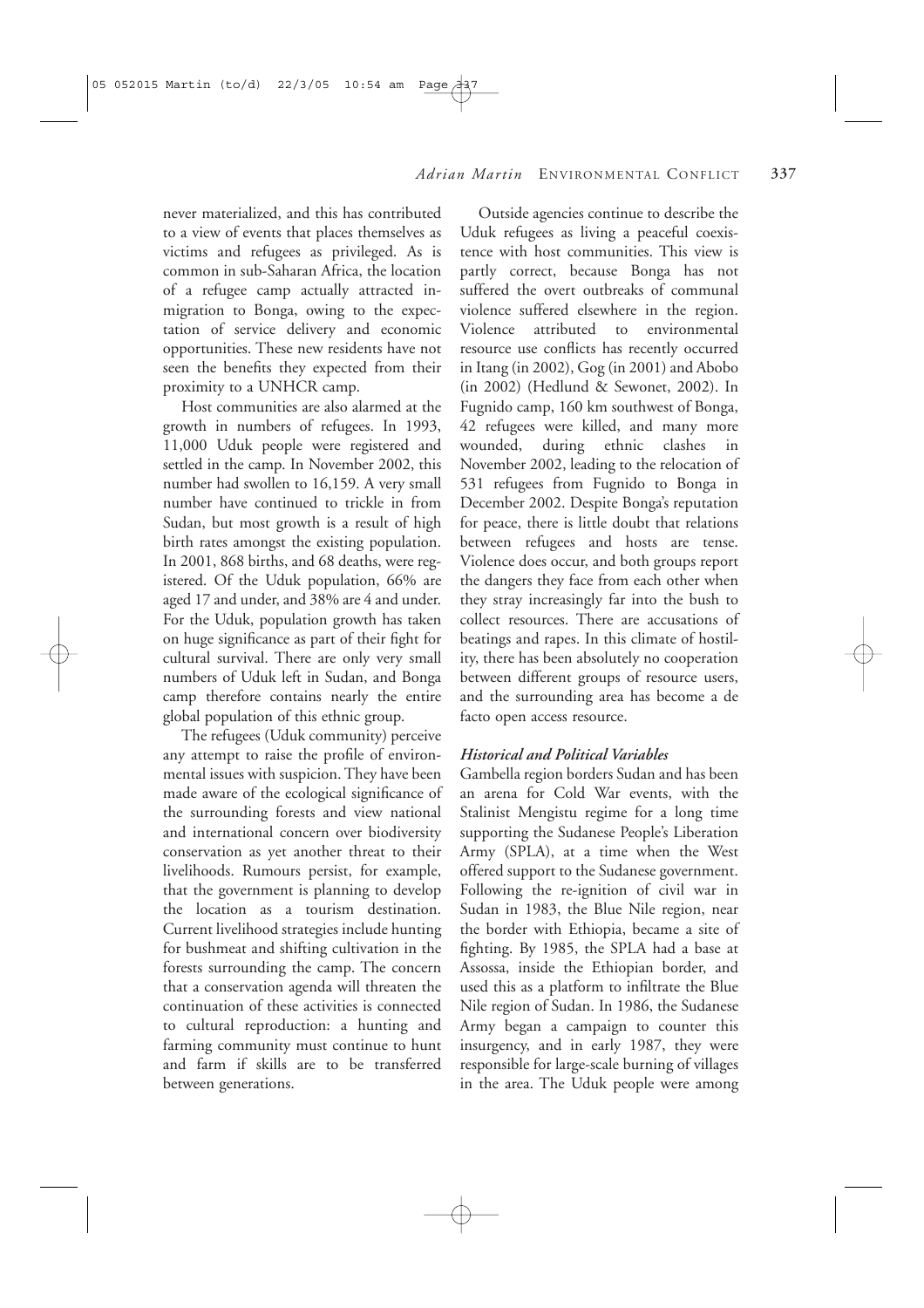the victims and were forced to flee into Ethiopia, where UNHCR, with support from the Mengistu government, opened a camp near the then SPLA stronghold of Assossa. In 1990, anti-Mengistu/SPLA forces moved south through Assossa, and the Uduk people, now linked to the fortunes of the SPLA, fled back to Sudan, taking shelter in the Yabus valley. Here they were bombed by the Sudanese air force and found themselves displaced yet again. They fled back into Ethiopia, taking refuge with the UNHCR at Itang. In 1991, following the fall of the Mengistu government, the SPLA, as well as Sudanese refugees under their control, were made to leave Ethiopia. The Uduk re-entered Sudan for a second time, settling at an SPLA camp at Nasir that was served by the UN's Operation Lifeline Sudan. Again, the Uduk found themselves the victims of civil war, and in 1992, the majority fled back to Ethiopia for a third time. Following six months in a transit camp at Karmi, during which time there was one violent clash with Nuer refugees, they were moved to a new camp at Bonga. They have lived in Bonga since 1993, coexisting relatively peacefully with the local population, including the Anyuak, who have historical claims to much of the surrounding land. By the time of writing, the Uduk had been in exile for 16 years, with no sign of an imminent return to their homelands. It is a dreadful story, and one that is richly and profoundly narrated in the works of the anthropologist Wendy James (1997, 2001, 2002; James et al., 2002).

The majority host population, the Anyuak, have also been much affected by the civil war/Cold War. Their chief rivals for land and other resources are the Nuer people, a struggle between two nilotic tribes that predates colonial border changes. This 'tribal' conflict is connected to wider geopolitical events, certainly to the extent that global and regional events serve to intensify groupdistinction and associated rivalries with others. Intensification of Anyuak–Nuer hostilities occurred in the Gambella region after the 1974 fall of Haile Selassie and then after the fall of the Mengistu regime in 1991. Since this time, there has been sometimes bitter rivalry for control of the regional government.

This brief political–historical context helps illustrate that local resource use conflict between refugees and hosts always takes place within complex political–ecological landscapes of war. Actors' perceptions of conflicts are not only coloured by cultural attachments to places and ways of life, but also by major political events (Bryant & Bailey, 1997). 'New' resource use conflicts form part of the evolving fabric of old political and ecological landscapes. New threats to livelihood security form part of a social continuum, in which shared memories form the medium through which present events take on their significance (James, 2001). We cannot hope to fully understand the contexts within which local people frame their interpretations of resource use conflicts. What we can understand, with some confidence, is that there are situations in which recent and distant experiences render different population groups very susceptible to unproductive conflict (Stewart, 2002). One feature of such circumstances is a tendency to (1) intensify perceptions of group distinctness and (2) as part of the same process of social constitution, intensify perceptions of other groups as outsiders and rivals. The social history of Bonga helps to explain the inclination of individuals to think and behave in categorized ways (to frame their contact with each other in intergroup ways rather than in interpersonal ways). Social psychology identifies such a way of perceiving others as conducive to conflict rather than cooperation (e.g. Hewstone, Rubin & Willis, 2002). However, this research also offers an entry point for the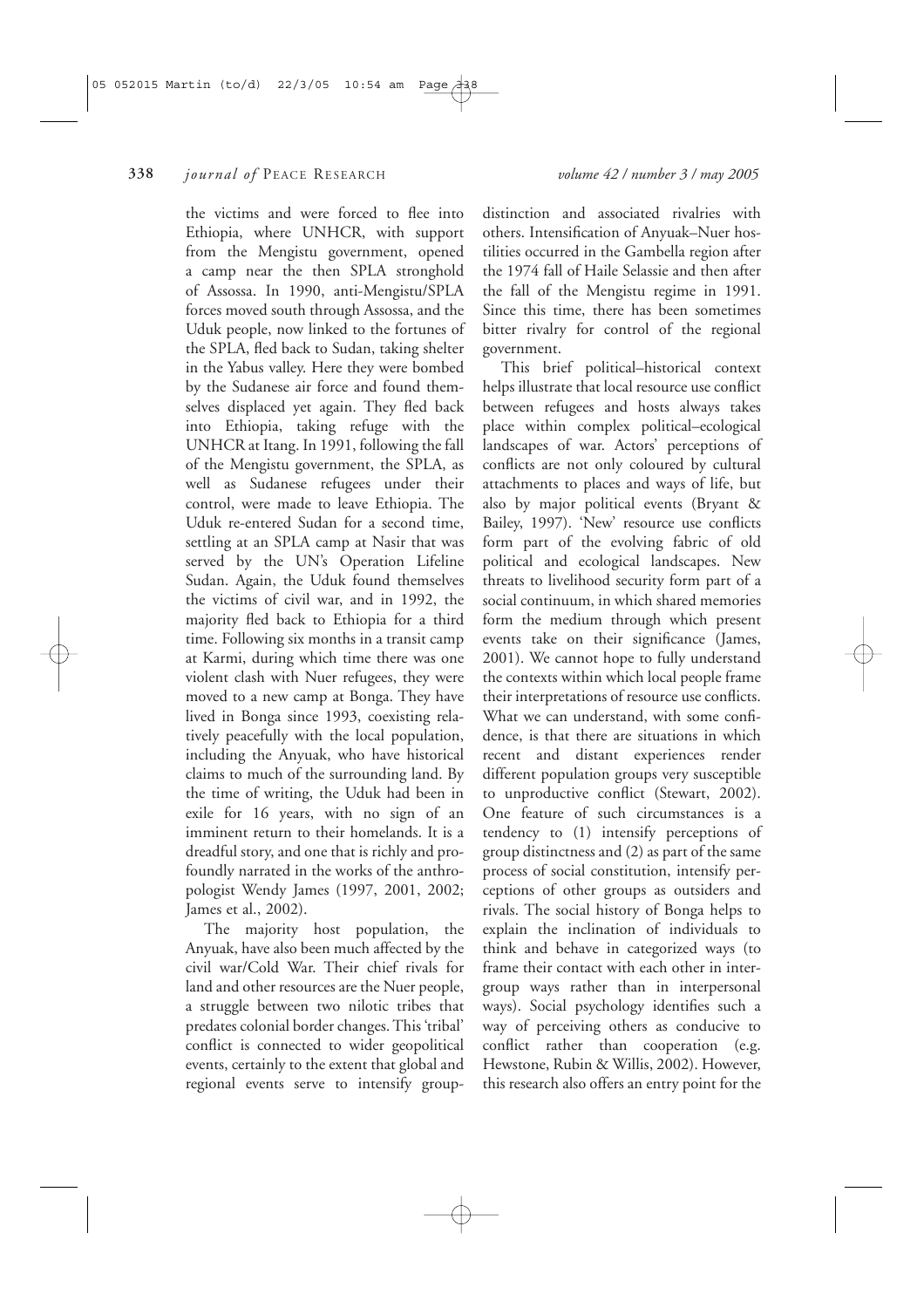transformation of potential conflict situations, through improving both the quality and quantity of intergroup contact. Efforts to facilitate collective, participatory environmental management may offer a good way of beginning such a process (as discussed further below).

#### *External Intervention Variables*

Suliman's (1999) piece alerts us to the fact that relief agency and host government policy can unwittingly fuel the kind of conditions under which resource use conflict is likely to develop along pathways to violence. This can happen where imposed resource management regimes render societies less likely to construct perceptions of resource use conflict that embrace notions of mutuality and trust (Neefjes & David, 1996; Whitaker, 2002). In Bonga camp, both refugee and host communities are reliant on nearby forest resources: on the face of it, they have a mutual interest in sustaining this resource. However, there has been little opportunity for the communities to enter into dialogue that would recognize this mutuality because, officially, the refugees do not have access to any resources outside the camp boundary. Accordingly, this outsiders' view of land tenure, mapped onto resource management regimes, has led to a situation in which there is no political space for honest and open deliberation and little scope for cooperative agreements. This state of affairs has fostered divisive rather than mutual constructions of the resource use conflict, a situation that has been observed in other refugee settlements (Kaiser, 2000).

## **Participatory Environmental Management**

In the environmental conflict literature, there is a growing call for researchers to investigate the kind of resource management regimes that might favour cooperative

outcomes (Baechler, 1999; Rogers, 1999; Barnett, 2001; Diehl, 2002). This call has not been taken up in a theoretical way within the refugee literature, but UNHCR has been testing the performance of participatory forms of environmental management for conflict resolution. For example, some success is reported from the Refugee-affected Areas Rehabilitation Programme in Nepal (UNHCR, 1998). Most recently, UNHCR has commissioned the development of methods for participatory environmental management (PEM) in order to support the FRAME programme (Biswas et al., 2002). FRAME is a three-pillared approach to managing the environment, based on assessment, monitoring and evaluation processes (Figure 2). It is intended that community participation will eventually permeate all three processes, partly to improve the effectiveness of environmental management, but equally as a strategy for alleviating refugee– host conflict. It is hoped that forms of comanagement of resources, involving both refugee and host communities, can foster perceptions of mutuality that relieve the propensity of resource use competition to heighten consciousness of ethnic divisions, inequality and other triggers of violence.

## **Pilot Study**

The design of the pilot study in Bonga aimed to follow principles established within social psychology of intergroup conflict. In particular, participatory environmental management processes were intended to meet well-established conditions for relieving intergroup conflict: intergroup contact characterized by shared goals, cooperation in pursuit of these goals, equal status within the setting and support from relevant authorities (Fiske, 2002; Hewstone & Greenland, 2000).

The following initiative was undertaken through the UNHCR's Engineering and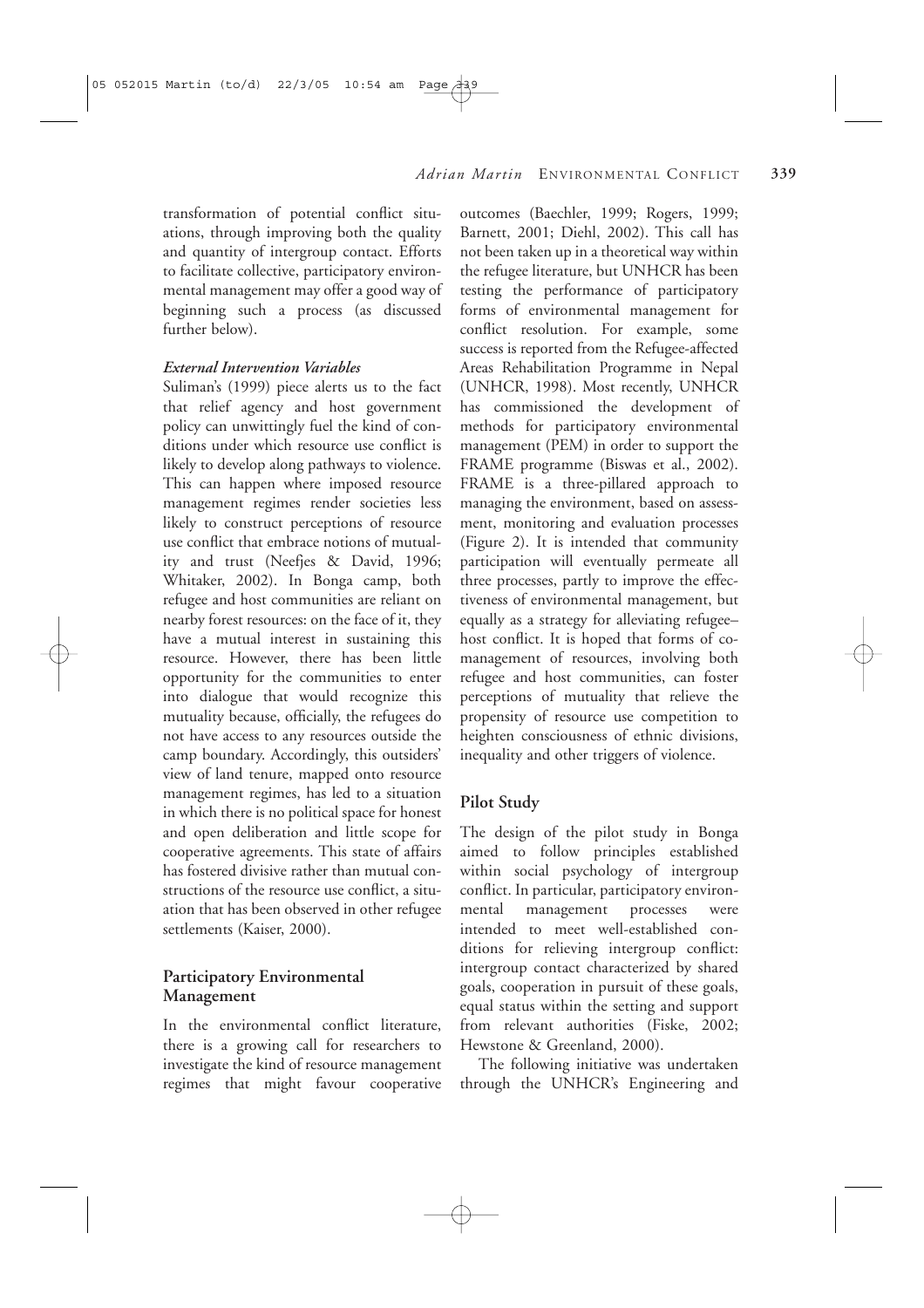

Figure 2. Participatory Environmental Management and FRAME

Environmental Services Section with fieldwork undertaken with a team of 15 Ethiopian refugee workers. Members of the team came from the UNHCR itself, from the Ethiopian government's Administration for Refugee and Returnee Affairs (ARRA) and from the NGO ZOA Refugee Care. Initially, a series of meetings were held with separate groups of hosts and refugees, in which environmental issues were identified and prioritized. We then organized a large meeting that brought representatives together to initiate a process of joint, face to face, environmental planning. Here the different groups of hosts and refugees presented the results of their previous meetings, including a summary of what they considered to be the main environmental issues that needed addressing. The collective meeting then undertook a process that led to the selection of a set of environmental issues that everybody was concerned about. Three shared priorities emerged: deforestation, land shortage/agricultural productivity and fire hazard. Subsequently, small, mixed groups then worked on one or more of these issues, brainstorming possible actions and then drawing up plans that could be taken

by individual communities, through collective action and with agency support. It is not relevant to provide details of the ideas generated here, though some were clearly sophisticated and viable, such as collectively calling in government extension agents to learn how to construct buildings from mud bricks instead of forest resources (termites necessitate frequent replacement of wooden poles). What is important, and I think hopeful, is that people's constructions of resource use conflicts did appear to shift as a result of open, inclusive and deliberative processes of thinking through environmental problems. There was a demonstrated ability to identify shared objectives, mutually desirable ends, and ways in which the different communities could learn from each other.

The most dramatic example of this came towards the end of one of the initial sessions with local villagers. Much of the time had been spent on a series of participants venting their anger at the refugees, listing the various ways in which they threaten their livelihoods. But then a turning point emerged out of an exchange between two of the elders. It amounted to a sophisticated argument for a reconstruction of the way in which they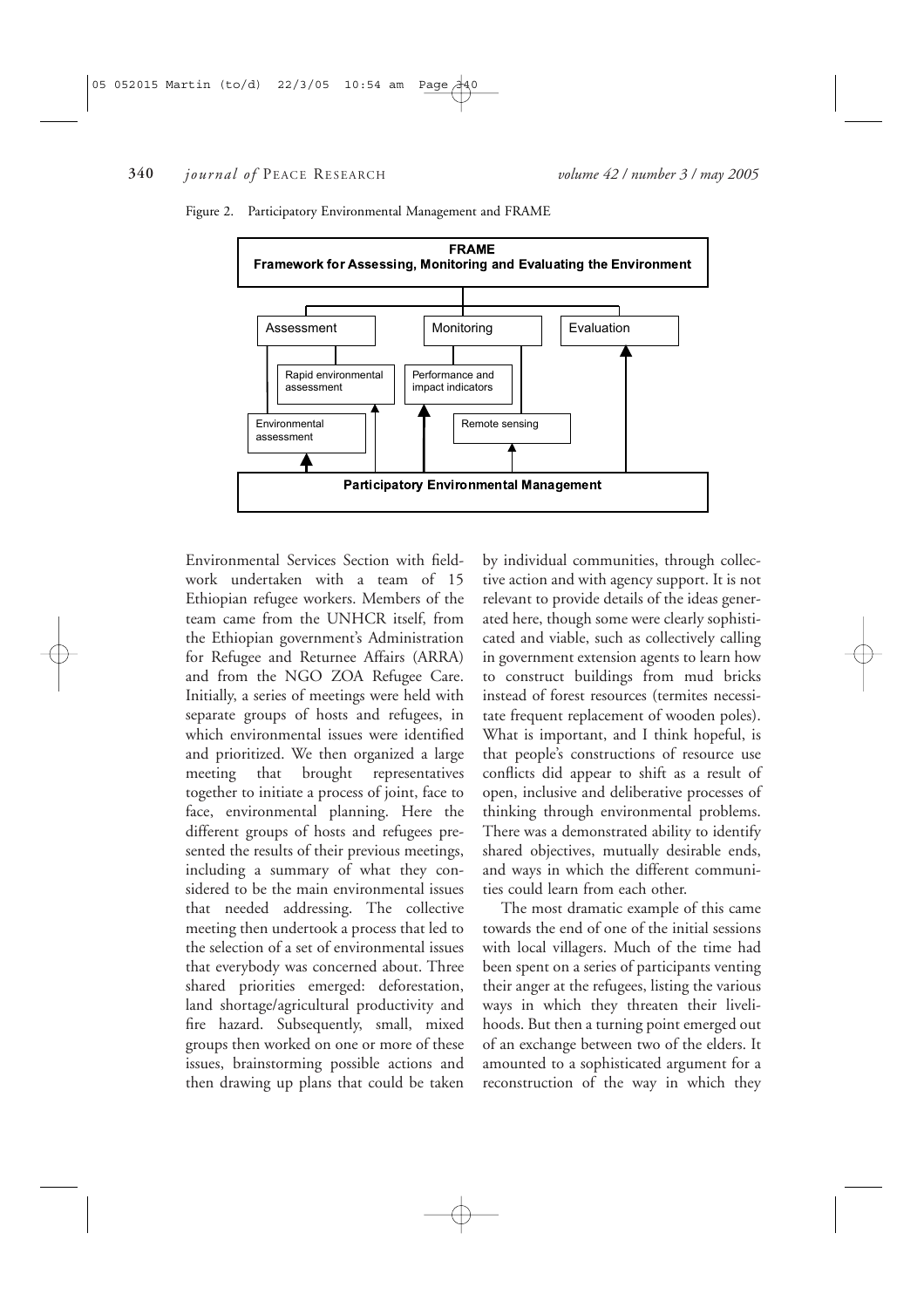perceived their current livelihood problems. The elders argued that the root of their anger was that they had seen themselves reflected in the refugees and had not liked what they saw. In viewing the industriousness of the refugees, they saw reflected their own inadequacies: they stated their inability to develop themselves and their lack of interest in hard work. They saw the success with which the refugees had taken up agriculture and saw in this their own failures. For example, they were renting their own lands to refugees rather than working the soil themselves. The solution to our problems, they said, is not to blame the refugees but to look to ourselves. Another man agreed that they were in fact jealous of the refugees because of what they get from agriculture. He said that this was not entirely their own fault as the government and other agencies had overlooked them when it came to education and training. Nevertheless, what they should be looking for is closer relations with the refugees because they can learn from them.

Until this point, we had been nervous about bringing the host and refugee groups together. In the event, and perhaps because of this intervention by elders in the host community, things went quite smoothly. There were inevitable tensions and a few arguments, but there was also a surprisingly upbeat atmosphere, reflected also in the mood of some of the UNHCR, ARRA (government refugee agency) and ZOA (NGO) staff who were facilitating the process. The 15 local facilitators had been working with different breakout and plenary groups as part of the process and were pleasantly surprised by the progress.

At the end of this pilot project, it could be seen that inclusive and open processes can help, in the short term at least, to encourage constructions of resource use conflicts that favour productive rather than unproductive outcomes. There was much talk of common aims and many on both 'sides' reflected that

cooperative action was the only way for anyone to benefit in the future. For the host communities, this change in attitude was strongly linked to the fact that they had been recognized as stakeholders by the various agencies involved. This enabled them to see an opportunity to move on from being the neglected minority and the victims of refugee settlement. They saw the opportunity to take greater advantage of the aid that flows to refugee camps: the education, agricultural extension, healthcare facilities and so on. From the refugees' perspective, the process to some extent legitimated their informal use of lands outside of the camp, enabling open communication about this.

### **Discussion and Conclusions**

While initial field testing provided some evidence that PEM has the potential to positively influence perceptions of conflicts in refugee situations, this needs to be put in perspective. First, this is only a single case study, and it took place in a location which had a reputation for peaceful coexistence. The experience at other camps could prove to be much more difficult. Second, the initial progress that was made (the shift from unproductive towards productive responses to resource use conflict) was very fragile and could easily be reversed. It is rather premature to judge whether participatory environmental management processes can deliver on objectives to prevent and alleviate unproductive conflicts in refugee settlements.

The problematic elements of participatory processes are extensively documented elsewhere (e.g. Cooke & Kothari, 2001; Agarwal, 2001; Edmunds & Wollenberg, 2003). One of the major difficulties encountered in the field was the expectation of payments for participation in any activity. Our refusal to pay participants was out of line with their previous experience of working with development agencies and was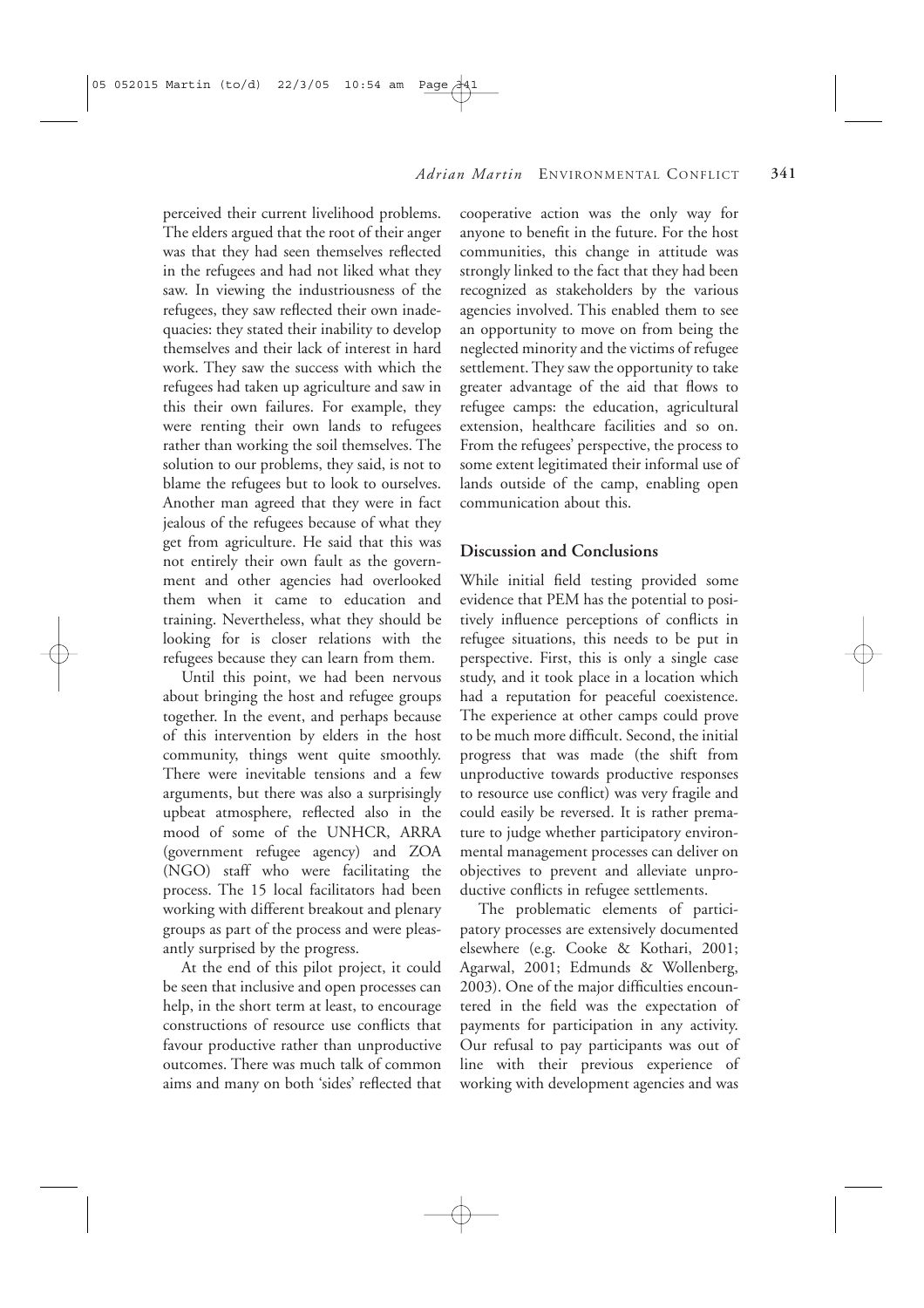a cause for sometimes fractious debate and on one occasion even a walkout. Given this context, it appears unlikely that communities will participate to the extent of offering voluntary labour for environmental management activities. This is a problem for a participatory approach: if all solution activities end up taking place through a waged labour arrangement, it is difficult to ensure that there is real community ownership and commitment to the process. It also raises the issue of the economic and social sustainability of the process. This is a ubiquitous problem faced by agencies in Africa and requires further research.

A further limitation of the process is that it is time consuming and relies on great skills from local facilitators, who have to facilitate multilingual events under tense conditions. One of the skills required is to work with rather generic prescriptions of participatory methods, rendering them suitable for the institutional and cultural situations of particular locations. This questions the feasibility of scaling up PEM activities in refugeeaffected locations. While it is a relatively simple thing to produce a generic handbook containing good practices that have been employed with success elsewhere, there remains a tension between the need to be sufficiently prescriptive for end-users to treat it as a manual and, on the other hand, to encourage the level of flexibility that enables end-users to tailor the process to fit the institutional, cultural and environmental context in which it is being used. To take one example, the participatory process needs to be embedded in local institutional structures, perhaps even through committees or groups that have membership rules, regular meetings and procedural norms. A generic handbook is not the place to include prescriptive guidelines about the composition and functioning of such local institutions. Such guidelines would not be capable of taking account of existing institutional structures and might

overlook important local protocol (Martin & Lemon, 2001). In Gambella, for example, refugee camps already have environmental management institutions (Environmental Working Groups), and it is important that any process introduced from outside is sufficiently flexible to take advantage of such pre-existing institutional strength. This tension between imposing blueprints and encouraging bottom-up planning is another ubiquitous problem when producing guidelines for participatory processes that are to be adopted over a broad geographical scale. The importance is highlighted by Suliman's (1999) warning that imposing inappropriate frameworks can easily stimulate rather than prevent unproductive conflict.

The fact that refugees fall under the auspices of emergency relief also influences the extent to which external interventions seek to foster long-term relationships with host populations. Organizations that are specialized in dealing with emergencies find it difficult to broaden their remit to include long-term 'development' strategies (Kelly, 2001; Wilkinson, 2002; Kibreab, 1999; Whitaker, 2002). While there is an emerging consensus that long-term environmental management strategies should be integrated into relief efforts, this is hampered by a number of institutional factors. First, there is a lack of donor support for environmental management (Whitaker, 2002); second, there is institutional inertia characterized by relief agencies defining problems in terms of their existing institutional capabilities, rather than newly emerging needs of refugees and hosts; third, there is disagreement as to who should be responsible for environmental management (Wilkinson, 2002); and fourth, there has been a relative failure to integrate emergency relief and development assistance through interagency cooperation (Kibreab, 1999).

A final concern is that preliminary testing of a participatory management approach is,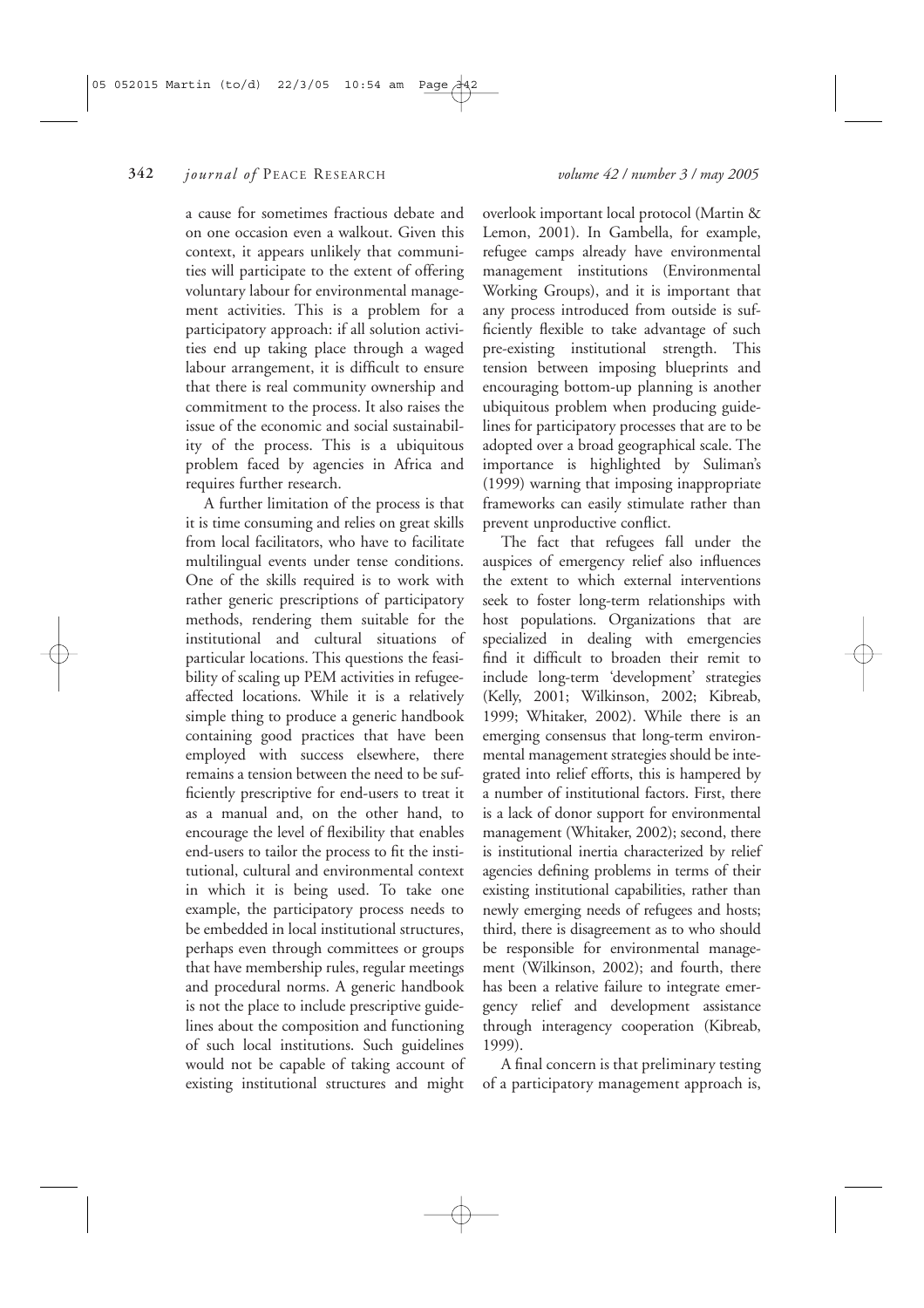by necessity, rather naive from a political ecology perspective. This work has not sought to address any of the wider structures of environmental management systems within which local issues are situated. Local participatory management efforts are too often frustrated by the limits set by external institutions: laws and constitutions that prevent the devolution of power, tensions between local and national conceptions of tenure, and so on (Martin & Lemon, 2001; Brown, 2002). Such issues relate to the relationship between different scales of policy and planning and the frequent contradictions that scupper attempts at local democratization. This issue poses a particular threat to interventions, such as PEM, that seek to overcome the 'ingenuity gap' by operating locally as a response to wider institutional failure.

The time and skill required for developing processes of participatory management are well known. So, too, are the difficulties of securing adequate representation and the potential for anti-democratic processes, such as elite capture of power. For these reasons, as well as concerns about effectiveness at meeting conservation outcomes, a number of authors have recently reported a backlash against community-based approaches to environmental management (Wilshusen et al., 2002; Brechin et al., 2002; Ribot, 2002). This 'backlash', which calls for a return to more authoritarian approaches to preserving ecosystems, is largely fuelled by the relative failures of Integrated Conservation and Development projects in the 1980s and 1990s (see e.g. Wells et al., 1999; Salafsky & Wollenberg, 2000). This article has suggested two reasons for rejecting this 'backlash' and for making renewed efforts to identify successful practices that will underpin new attempts to make participatory environmental management work. First, the recognition of a security dimension to resource use conflicts, together with a

better understanding of how environment and conflict are related, provides a further theoretical justification for participation. Second, early findings from UNHCR initiatives are sufficiently positive to at least justify further field testing of approaches in refugee-affected areas.

#### **References**

- Adger, W. Neil, 2003. 'Social Capital, Collective Action and Adaptation to Climate Change', *Economic Geography* 79(4): 387–404.
- Adisa, Jinmi, 1996. 'Rwandan Refugees and Environmental Strategy in the Great Lakes Region: A Report on the Habitat/UNEP Plan of Action', *Journal of Refugee Studies* 9(3): 326–334.
- Agarwal, Bina, 2001. 'Participatory Exclusions, Community Forestry, and Gender: An Analysis for South Asia and a Conceptual Framework', *World Development* 29(10): 1623–1648.
- Baechler, Günther, 1999. 'Environmental Degradation and Violent Conflict: Hypotheses, Research Agendas and Theory Building', in Mohamed Suliman, ed., *Ecology, Politics and Violent Conflict*. London: Zed (76–112).
- Barnett, Jon, 2001. *The Meaning of Environmental Security: Ecological Politics and Policy in the New Security Era*. London: Zed.
- Barnett, Jon, 2003. 'Security and Climate Change', *Global Environmental Change* 13(1): 7–17.
- Bisset, Ron, 2001. *Environmental Assessment in Refugee Operations: A Handbook for Project Managers and Practitioners* (second draft, December). Geneva: UNHCR.
- Biswas, Priti; Adrian Martin, Richard Morgan & Janet Seeley, 2002. *Participatory Methods for Environmental Management in Refugee Camps and Settlements,* unpublished report. Geneva: UNHCR.
- Black, Richard, 1998. *Refugees, Environment and Development.* Harlow: Longman.
- Black, Richard & Mohamed Sessay, 1997. 'Forced Migration, Environmental Change and Woodfuel Issues in the Senegal River Valley', *Environmental Conservation* 24(3): 251–260.
- Brechin, Steven R.; Peter R. Wilshusen, Crystal L.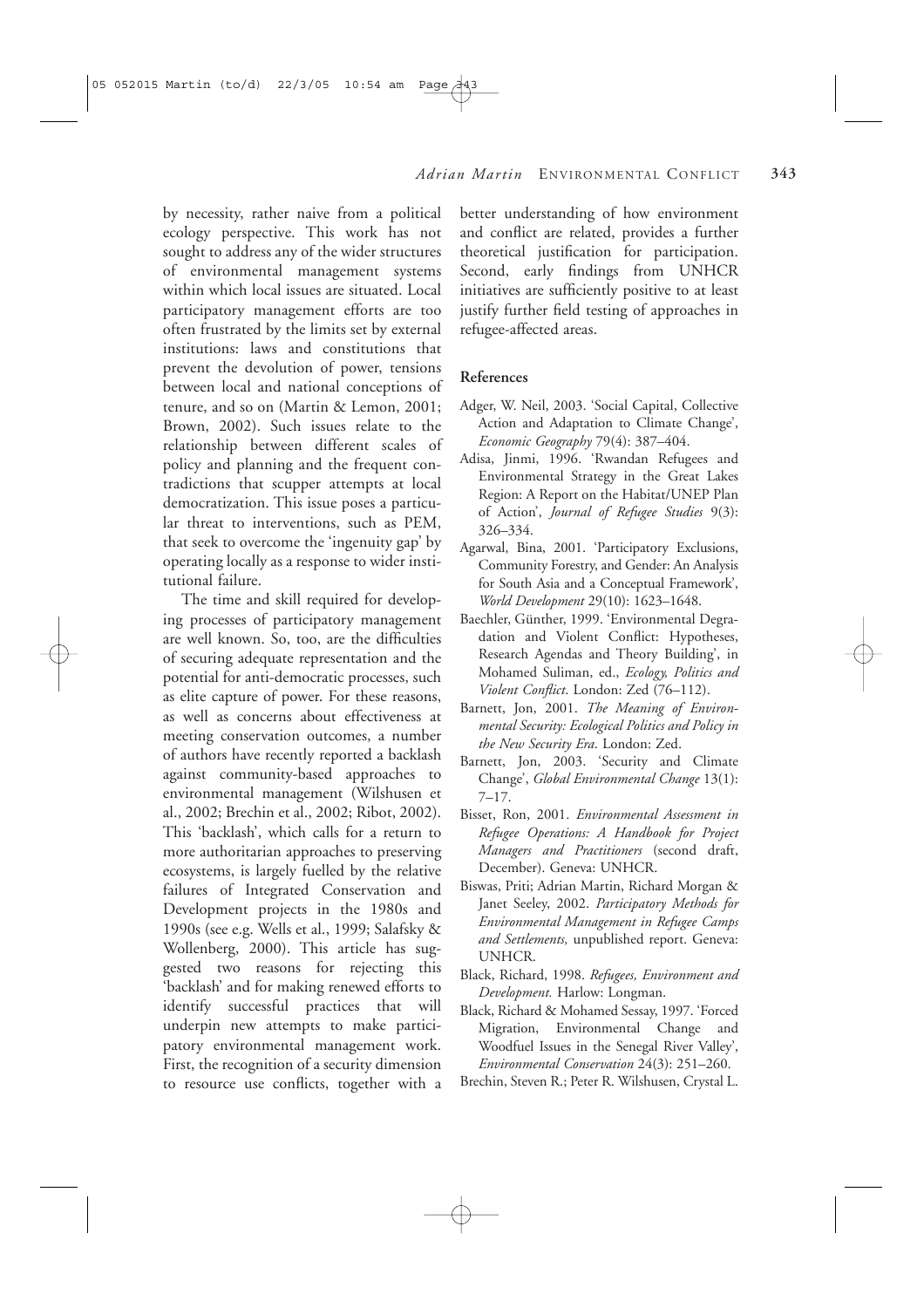Fortwangler & Patrick C. West, 2002. 'Reinventing a Square Wheel: Towards a More Comprehensive Understanding of Biodiversity Conservation as Social and Political Process', *Society and Natural Resources* 15(1): 41–64.

- Brown, Katrina, 2002. 'Innovations for Conservation and Development', *Geographical Journal* 168(1): 6–17.
- Bryant, Ray & Sinead Bailey, 1997. *Third World Political Ecology*. London: Routledge.
- Bulloch, John & Adel Darwish, 1993. *Water Wars: Coming Conflicts in the Middle East*. London: Victor Gollancz.
- Cavendish, William, 2000. 'Empirical Regularities in the Poverty-Environment Relationship of Rural Households: Evidence from Zimbabwe', *World Development* 28(11): 1979–2003.
- Chambers, Robert; N. C. Saxena & Tushaar Shah, 1989. *To the Hands of the Poor: Water and Trees*. New Delhi: Oxford and IBH.
- Conca, Ken, 2002. 'The Case for Environmental Peacemaking', in Ken Conca & Geoffrey Dabelko, eds, *Environmental Peacemaking*. Washington, DC: Woodrow Wilson Center Press.
- Cooke, Bill & Uma Kothari, eds, 2001. *Participation: The New Tyranny*. London: Zed.
- de Soysa, Indra & Nils Petter Gleditsch, 1999. 'To Cultivate Peace: Agriculture in a World of Conflict', *Woodrow Wilson Center Environmental Change & Security Project Report*, Issue 5 (Summer): 15–25.
- Devereux, Stephen & Simon Maxwell, eds, 2001. *Food Security in Sub-Saharan Africa*. London: ITDG.
- DfID, 2003. *Poverty and Climate Change: Reducing the Vulnerability of the Poor Through Adaptation*. London: Department for International Development.
- Diehl, Paul, 2002. 'Chasing Headlines: Setting the Research Agenda on War', *Conflict Management and Peace Science* 19(1): 5–26.
- Dokken, Karin, 2001. 'Environment, Security and Regionalism in the Asia-Pacific: Is Environmental Security a Useful Concept?', *Pacific Review* 14(4): 509–530.
- Dolsak, Nives & Elinor Ostrom, eds, 2003. *The Commons in the New Millennium: Challenges and Adaptations.* Cambridge, MA: MIT Press.
- Drury, A. Cooper & Richard S. Olson, 1998. 'Disasters and Political Unrest: An Empirical

Investigation', *Journal of Contingencies and Crisis Management* 6(3): 153–161.

- Edmunds, David & Eva Wollenberg, eds, 2003. *Local Forest Management: The Impacts of Devolution Policies*. London: Earthscan.
- Ek, Ragnhild & Ahmed Karadawi, 1991. 'Implications of Refugee Flows on Political Stability in the Sudan', *Ambio* 20(5): 196–203.
- EMA-UNHCR, 1998. *Application of Space Technology to Assess Refugees' Impact on the Natural Environment of Western and Southern Ethiopia*. Ethiopian Mapping Authority & UNHCR.
- Eriksson, Mikael & Peter Wallensteen, 2004. 'Armed Conflict, 1989–2003', *Journal of Peace Research* 41(5): 625–636.
- Esty, Daniel C.; Jack A.Goldstone, Ted Robert Gurr, Barbara Harff, Marc Levy, Geoffrey Dabelko, Pamela T. Surko & Alan N. Unger, 1999. 'State Failure Task Force: Phase II Findings', *Woodrow Wilson Environmental Change and Security Project Report,* Issue 5 (Summer): 49–72.
- Fiske, Susan T., 2002. 'What We Know Now About Bias and Intergroup Conflict, the Problem of the Century', *Current Directions in Psychological Science* 11(4): 123–128.
- Gleditsch, Nils Petter, 1998. 'Armed Conflict and the Environment: A Critique of the Literature', *Journal of Peace Research* 35(3): 381–400.
- Gleditsch, Nils Petter; Peter Wallensteen, Mikael Eriksson, Margareta Sollenberg & Håvard Strand, 2002. 'Armed Conflict 1946–2001: A New Dataset', *Journal of Peace Research* 39(5): 615–637.
- Goldstone, Jack A., 2001. 'Demography, Environment, and Security', in Paul Diehl & Nils Petter Gleditsch, eds, *Environmental Conflict*. Oxford: Westview (84–108).
- Hardin, Garrett, 1968. 'The Tragedy of the Commons', *Science* 162: 1243–1248.
- Hauge, Wenche & Tanja Ellingsen, 2001. 'Causal Pathways to Conflict', in Paul Diehl & Nils Petter Gleditsch, eds, *Environmental Conflict.* Oxford: Westview (36–57).
- Hedlund, Kerren & Abraham Sewonet, 2002. *Joint 2002 Mid-Season Assessment to Gambella Region.* United Nations Emergencies Unit for Ethiopia (UN-EUE), September.
- Hewstone, Miles & Katy Greenland, 2000. 'Intergroup Conflict', *International Journal of Psychology* 35(20): 136–144.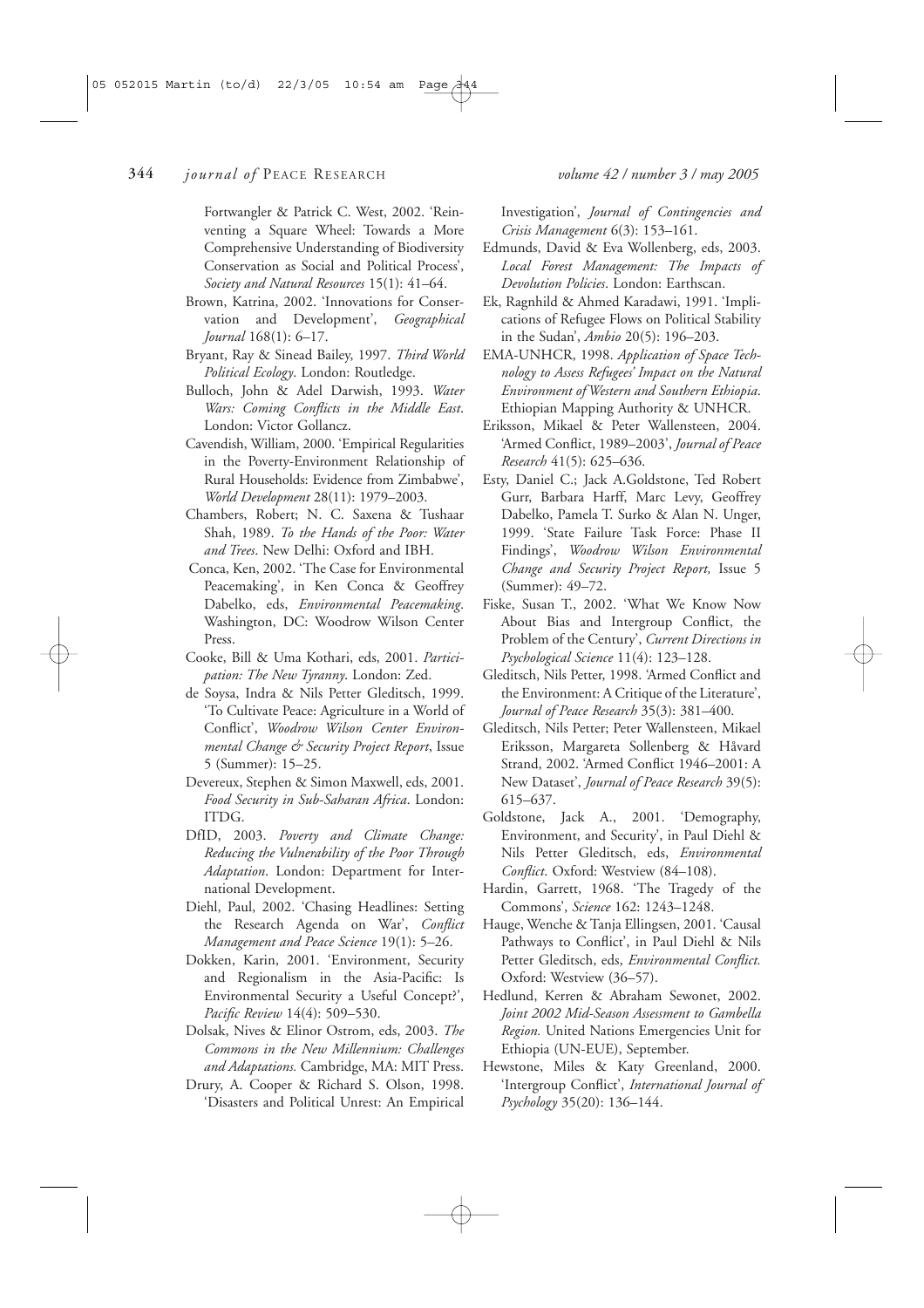- Hewstone, Miles; Mark Rubin & Hazel Willis, 2002. 'Intergroup Bias', *Annual Review of Psychology* 53: 575–604.
- Homer-Dixon, Thomas F., 1994. 'Across the Threshold: Empirical Evidence on Environmental Scarcities as Causes of Violent Conflict', *International Security* 19(1): 5–40.
- Homer-Dixon, Thomas F., 1999. *Environment, Scarcity and Violence.* Princeton, NJ: Princeton University Press.
- IPCC (Intergovernmental Panel on Climate Change), 2001. *Third Assessment Report: Climate Change 2001*. Cambridge: Cambridge University Press.
- Jackson, Jay W. & Eliot R. Smith, 1999. 'Conceptualising Social Identity: A New Framework and Evidence for the Impact of Different Dimensions', *Personality and Social Psychology Bulletin* 25(1): 120–135.
- James, Wendy, 1997. 'The Names of Fear: Memory, History, and the Ethnography of Feeling Among Uduk Refugees', *Journal of the Royal Anthropology Institute* (ns) 3: 115–131.
- James, Wendy, 2001. 'Landscapes of War: Imagined and Inscribed', paper presented at Oxford University, 11 April (http://www. emory.edu/COLLEGE/IAS/wendyjames.htm).
- James, Wendy, 2002. 'No Place to Hide: Flagwaving on the Western Frontier', in James et al. (259–275).
- James, Wendy; Donald L. Donham, Eisei Kurimoto & Alessandro Triulzi, eds, 2002. *Remapping Ethiopia: Socialism and After*. Oxford: James Currey.
- Kahl, Colin H., 1998. 'Population Growth, Environmental Degradation, and State-sponsored Violence: The Case of Kenya, 1991–93', *International Security* 23(2): 80–119.
- Kaiser, Tania, 2000. 'UNHCR's Withdrawal from Kiryandongo: Anatomy of a Handover', *New Issues in Refugee Research, Working Paper No. 32*. Geneva: UNHCR.
- Keeley, James & Ian Scoones, 2003. *Understanding Environmental Policy Processes: Cases from Africa*. London: Earthscan.
- Kelly, Charles, 2001. 'Rapid Environmental Impact Assessment: A Framework for Best Practice in Emergency Response', *Disaster Management Working Paper* 3/2001. London: Benfield Greig Hazard Research Centre, University College London.
- Kibreab, Gaim, 1997. 'Environmental Causes and Impact of Refugee Movements: A Critique of the Current Debate', *Disasters* 21(1): 20–38.
- Kibreab, Gaim, 1999. 'The Consequences of Non-Participatory Planning: Lessons from a Livestock Provision Project to Returnees in Eritrea', *Journal of Refugee Studies* 12(2): 135–160.
- Kreps, Gary A., 1998. 'Disaster as Systemic Event and Social Catalyst', in E. L. Quarantelli, ed., *What Is a Disaster? Perspectives on the Question*. London: Routledge (31–55).
- Kurimoto, Eisei, 2002. 'Fear and Anger: Female versus Male Narratives Among the Anywaa', in Wendy James, Donald L. Donham, Eisei Kurimoto & Alessandro Triulzi, eds, *Remapping Ethiopia: Socialism and After*. Oxford: James Currey (219–238).
- Martin, Adrian & Mark Lemon, 2001. 'Challenges for Participatory Institutions', *Society and Natural Resources* 14(7): 585–597.
- Matthew, Richard; Ted Gaulin & Bryan McDonald, 2003. 'The Elusive Quest: Linking Environmental Change and Conflict', *Canadian Journal of Political Science* 36(4): 857–878.
- Moseley, William G., 2001. 'African Evidence on the Relation of Poverty, Time Preference and the Environment', *Ecological Economics* 38(3): 317–326.
- Mosse, David, 2003. *The Rule of Water: Statecraft, Ecology and Collective Action in South India*. New Delhi: Oxford University Press.
- Neefjes, Koos & Ros David, 1996. *A Participatory Review of the Ikafe Refugee Programme.* Oxford: Oxfam.
- Neumayer, Eric, 2002. 'Does Trade Openness Promote Multilateral Environmental Cooperation?', *World Economy* 25(6): 815–832.
- Ostrom, Elinor, 1990. *Governing the Commons: The Evolution of Institutions for Collective Action.* Cambridge: Cambridge University Press.
- Page, Edward, 2002. 'Human Security and the Environment', in Edward Page & Michael Redclift, eds, *Human Security and the Environment: Interactions and Comparisons*. Cheltenham: Edward Elgar (27–44).
- Pelling, Mark, 2003. *The Vulnerability of Cities: Natural Disasters and Social Resilience*. London: Earthscan.
- Pretty, Jules, 2002. 'People, Livelihoods and